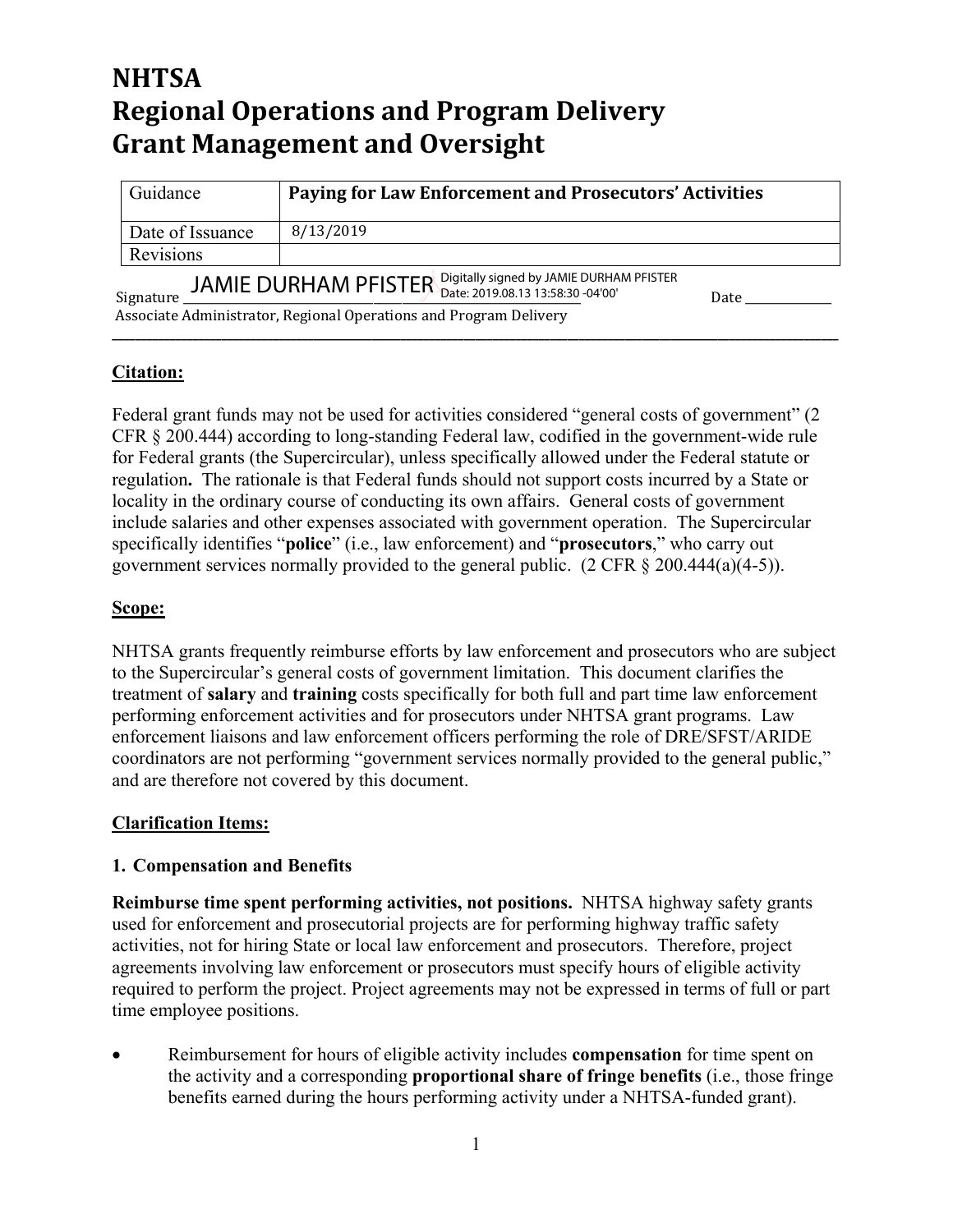## **NHTSA Regional Operations and Program Delivery Grant Management and Oversight**

- o Be sure that compensation (including whether straight time and/or overtime is allowed) is consistent with the grant recipient's established written policies. (2 C.F.R. § 200.430(a)).
- o Be sure to document hours of work performed in accordance with the Supercircular. (2 C.F.R. § 200.430(i)).
- o Enforcement or prosecution projects must be identified in terms of required activities, not identified individuals. Therefore, a project specifying hours of enforcement activity is satisfied by delivering those hours, regardless of the individual engaged in enforcement.
- o Charge the *proportional* share of fringe benefits in accordance with the Supercircular (2 C.F.R. § 200.431). Fringe benefits may be reimbursed through a fringe benefit rate, as direct benefit costs, or as a combination of the two. As a reminder, if all or part of allowable fringe benefits are already included in the negotiated indirect cost rate, do not also include those same benefits as direct charges.

*Example:* NHTSA grant funds may reimburse hours of eligible activity performed by members of an impaired driving enforcement task force/DUI unit, but may not reimburse the members' full-time salary and benefits absent documentation that *all* hours charged to the grant were attributable to activities under an executed project agreement.

- There are exceptions in NHTSA's statures that allow reimbursement of full (or part) time salaries for specific positions that might be filled by law enforcement officers or prosecutors. For example, 23 U.S.C. § 405(d) specifically provides for hiring an impaired driving coordinator, traffic safety resource prosecutors, and judicial outreach liaisons. Under exceptions such as these, it is permissible to create a project agreement and reimburse for a full-time salaried position, including fringe benefits, provided documentation confirms the position is dedicated full-time to the grant.
	- o If the person is not dedicated full-time to the grant as specified in the project agreement, reimburse only those hours spent on grant activities and the pro rata share of fringe benefits, applying the general approach above to the grant.

### **2. Training**

**If a law enforcement officer's or prosecutor's training is an eligible cost, so is his/her compensation during that eligible training.** For training costs to be reimbursable, the training must (1) be an eligible expense under the particular NHTSA grant program *and* (2) be specifically included as an activity in an executed project agreement. Therefore, not all training